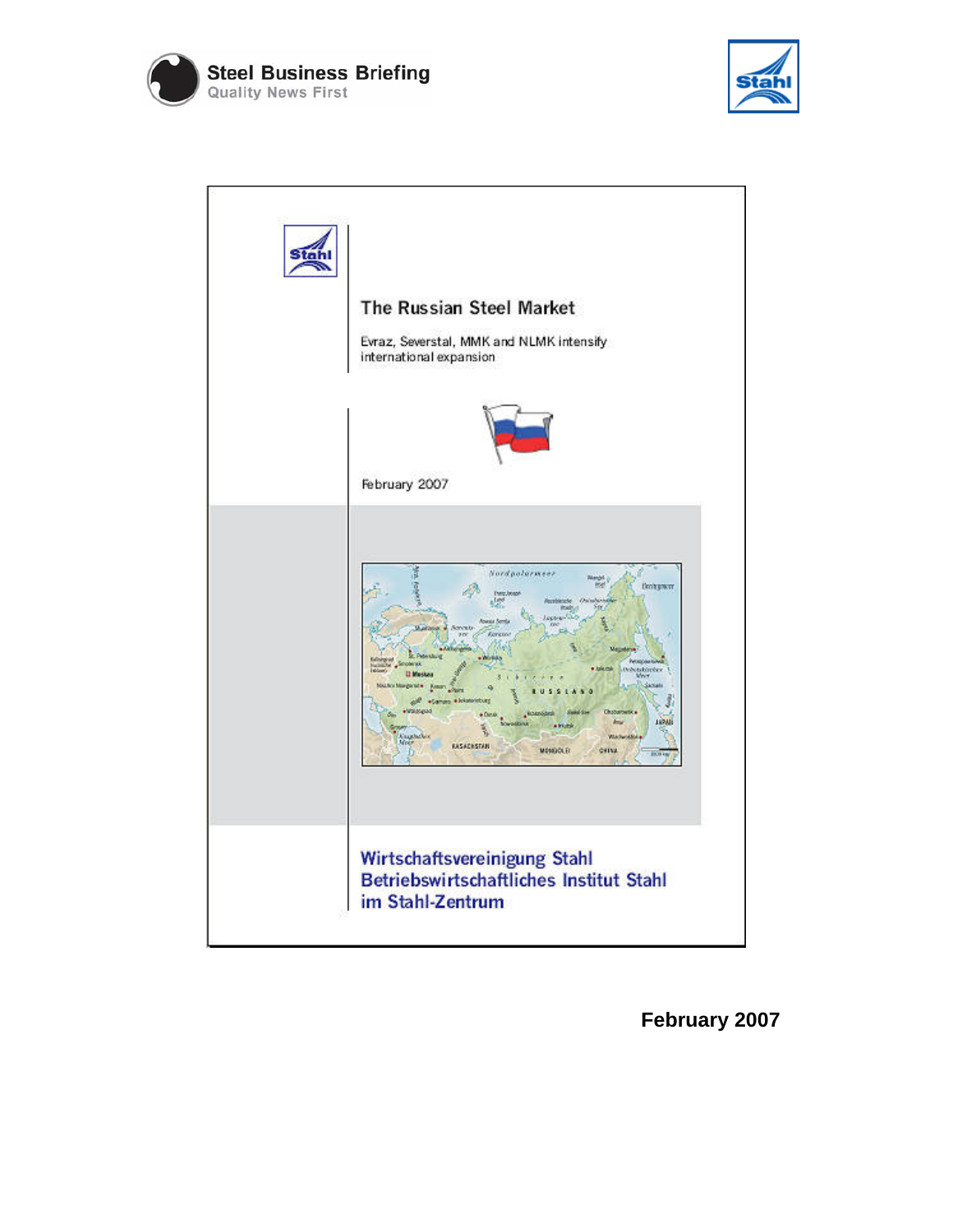



# **The Russian Steel Market**

Evraz, Severstal, MMK & NLMK intensify international expansion

### **Table of Contents**

**I. Overview** 

#### **II. Economic situation and Russian Steel Market**

- 1. Continued robust growth possible in 2007
- 2. Strong steel demand with great potential
- 3. Russia's net steel exporting position slips
- 4. Steel foreign trade regulated by quotas and duties

5. Focus on the raw materials situation: Supply of the steel industry with iron ore and scrap

## **III. Evraz, Severstal, MMK and NLMK continue expansion course**

1. Corporate structures and developments of Russia's leading groups

- 1.1 Introduction
- 1.2 Evraz
- 1.3 Severstal
- 1.4 The Magnitogorskij Metkombinat (MMK)
- 1.5 The Novolipetsk Iron & Steel Works (NLMK)
- 2. Dynamic corporate development
	- 2.1 Production and sales volumes increase steadily
	- 2.2 Strong growth in sales and profits
	- 2.3 Investment activity has been at a high level for years
	- 2.4 Steel acquisitions ensure access to international sales markets
	- 2.5 Local raw material supply brings costs advantages

3. Corporate governance rules build up trust among international investors; market flotations expand financial basis for future growth

#### **Appendices**

Appendix 1: Russia's steel balance

Appendix 2: Key facts in corporate histories of Evraz, Severstal, MMK and NLMK

Appendix 3: PLANTFACTS: principal production plants of Evraz, Severstal, MMK and NLMK

Appendix 4: Key financial data, Evraz 2002 - 2006

Appendix 5: Key financial data, Severstal 2001 - 2006

Appendix 6: Key financial data, MMK 2001 - 2006

Appendix 7: Key financial data, NLMK 2001 - 2006





94 pages of